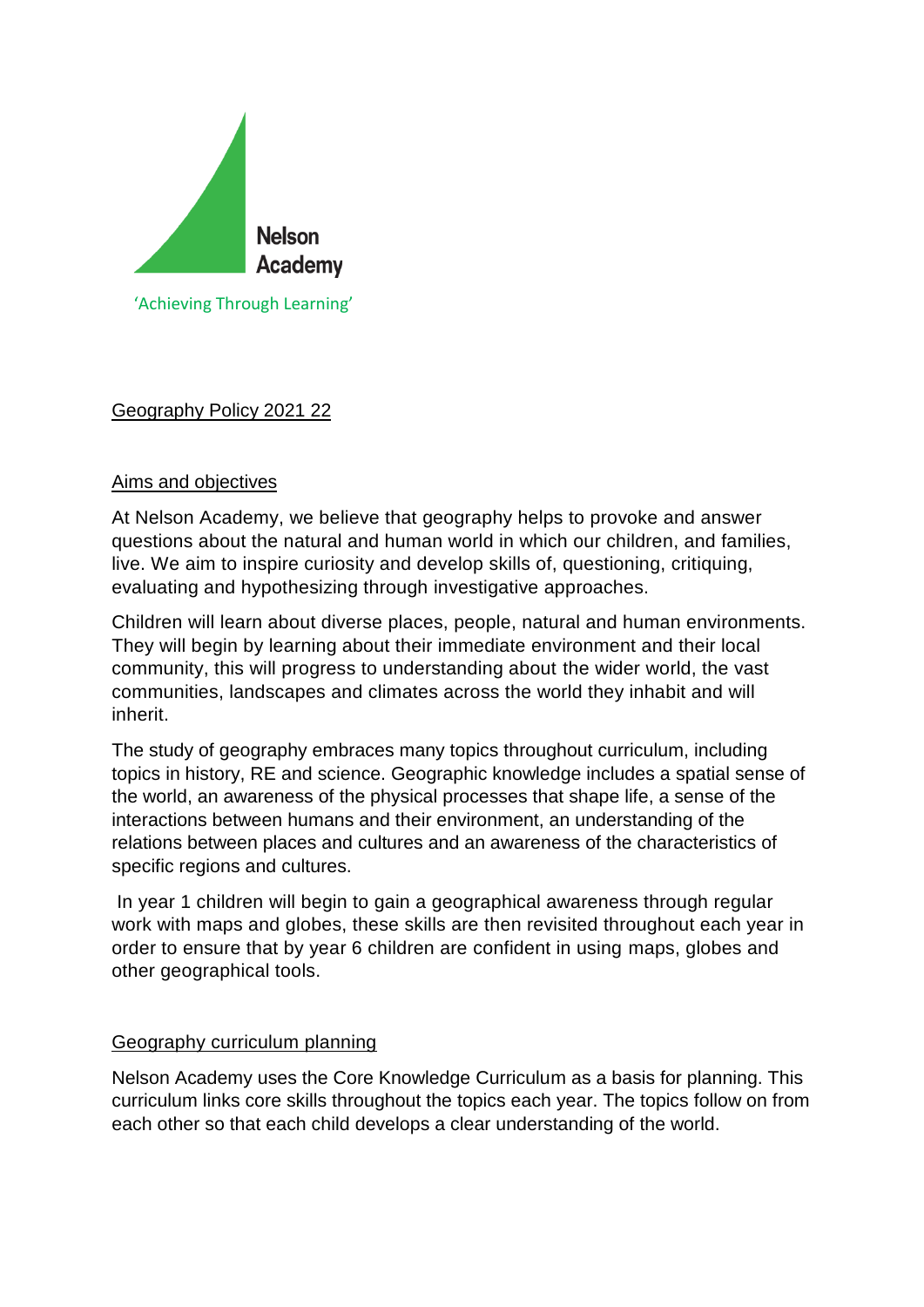### Early Years

Please see Early Years Framework.

#### Key Stage 1

During Key Stage 1 pupils investigate their local area and a contrasting area in the United Kingdom or abroad, finding out about the environment in both areas and the people who live there. They also begin to learn about the wider world, including the seven continents. They carry out geographical enquiry inside and outside the classroom. In doing this they ask geographical questions about people, places and environments, and use geographical skills and resources such as maps and photographs. They create their own maps and develop keys.

## Key Stage 2

During Key Stage 2 pupils investigate a variety of people, places and environments in the United Kingdom and abroad, and start to make links between different places in the world. They find out how people affect the environment and how they are affected by it. They carry out geographical enquiry inside and outside the classroom. In doing this they ask geographical questions, and use geographical skills and resources such as maps, atlases, aerial photographs and ICT. They learn to use grid references and to locate places using the grid system. They explore map projections and examine a range of maps and how the map may influence our perceptions.

#### Assessment

Teachers assess children's work in geography by making assessments as they observe them working during lessons. They record the progress that children make by assessing the children's work against the learning targets from the national curriculum. This allows the teacher to make termly assessments of attainment and progress for each child.